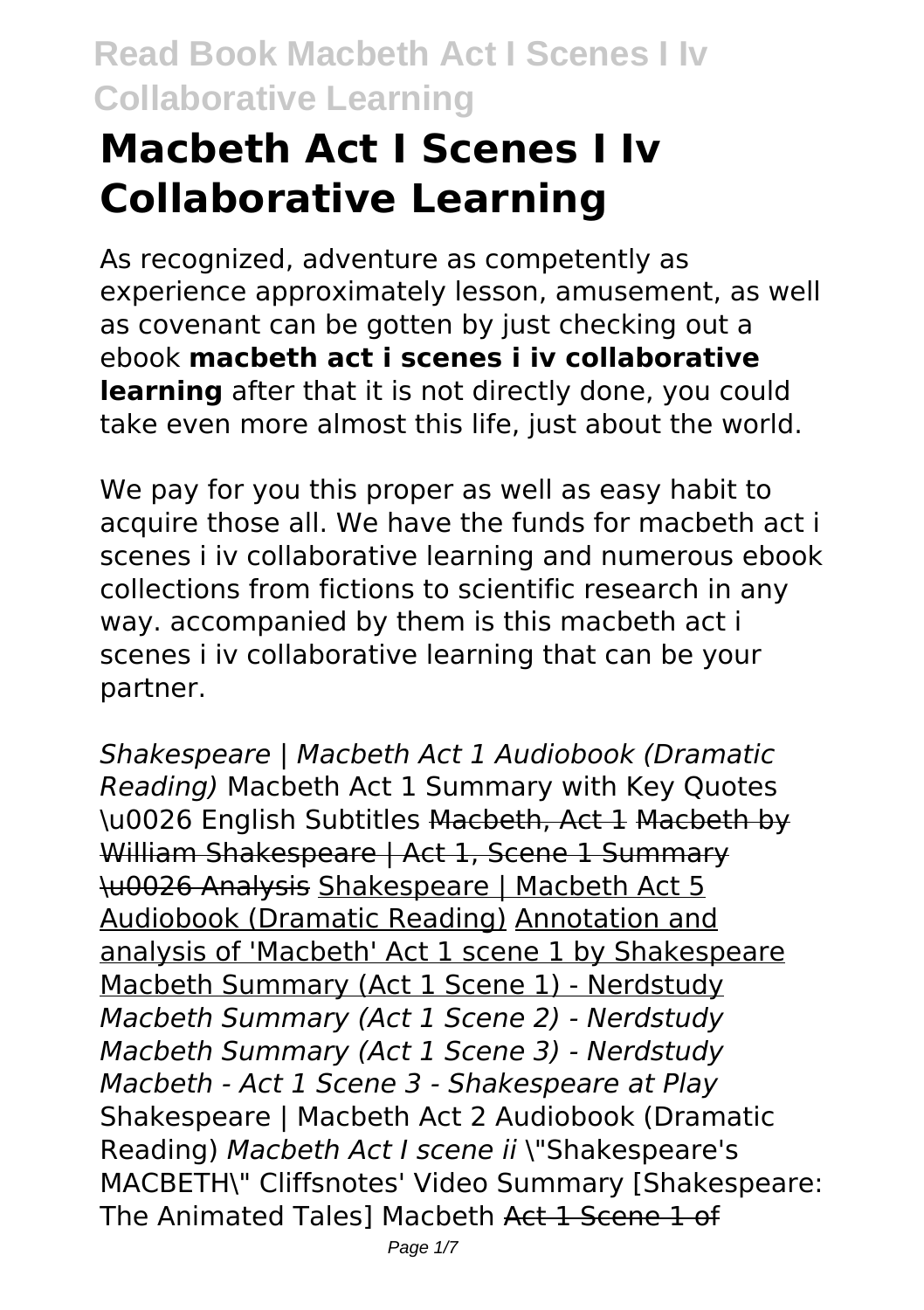Macbeth - 1971 2006 and 2010 macbeth 1.2 Macbeth Act 4 Summary *MACBETH - The Witches - Film Clip Macbeth - the Three Witches - Exclusive clip Macbeth Revision- context \"Macbeth\", with Paul Scofield - 1966 - BBC Radio*

Macbeth Act 1 Scene 5 AnalysisMacbeth Summary (Act 1 Scene 5) - Nerdstudy *Shakespeare | Macbeth Act 4 Audiobook (Dramatic Reading)* **Macbeth Act I Scene VII starring James Marsters and Joanne Whalley** Macbeth Act 4 scene 1 analysis and revision Macbeth Act 2, scene 1 analysis and revision**Macbeth Act 2 scene 3 The Porter scene analysis and revision** *Macbeth Act I scene iii* Macbeth Act 1, scene 7 Part 2 analysis and revision *Macbeth Act I Scenes I* Scene 1. A desert place. (First Witch; Second Witch; Third Witch) Amid thunder and lightning, three witches agree to meet again when the battle is over, by the end of the day, and meet Macbeth.

*Macbeth: Act 1, Scene 1 - PlayShakespeare.com* Shakespeare uses this short scene to introduce these three characters and to inform the audience that they will reappear for an important meeting with the central character, Macbeth. Additionally, Shakespeare uses them in the opening to create a startling effect and a feeling of foreboding around the coming play.

*Macbeth Full Text - Act I - Scene I - Owl Eyes* Summary: Act 1, scene 1. Thunder and lightning crash above a Scottish moor. Three haggard old women, the witches, appear out of the storm. In eerie, chanting tones, they make plans to meet again upon the heath, after the battle, to confront Macbeth. As quickly as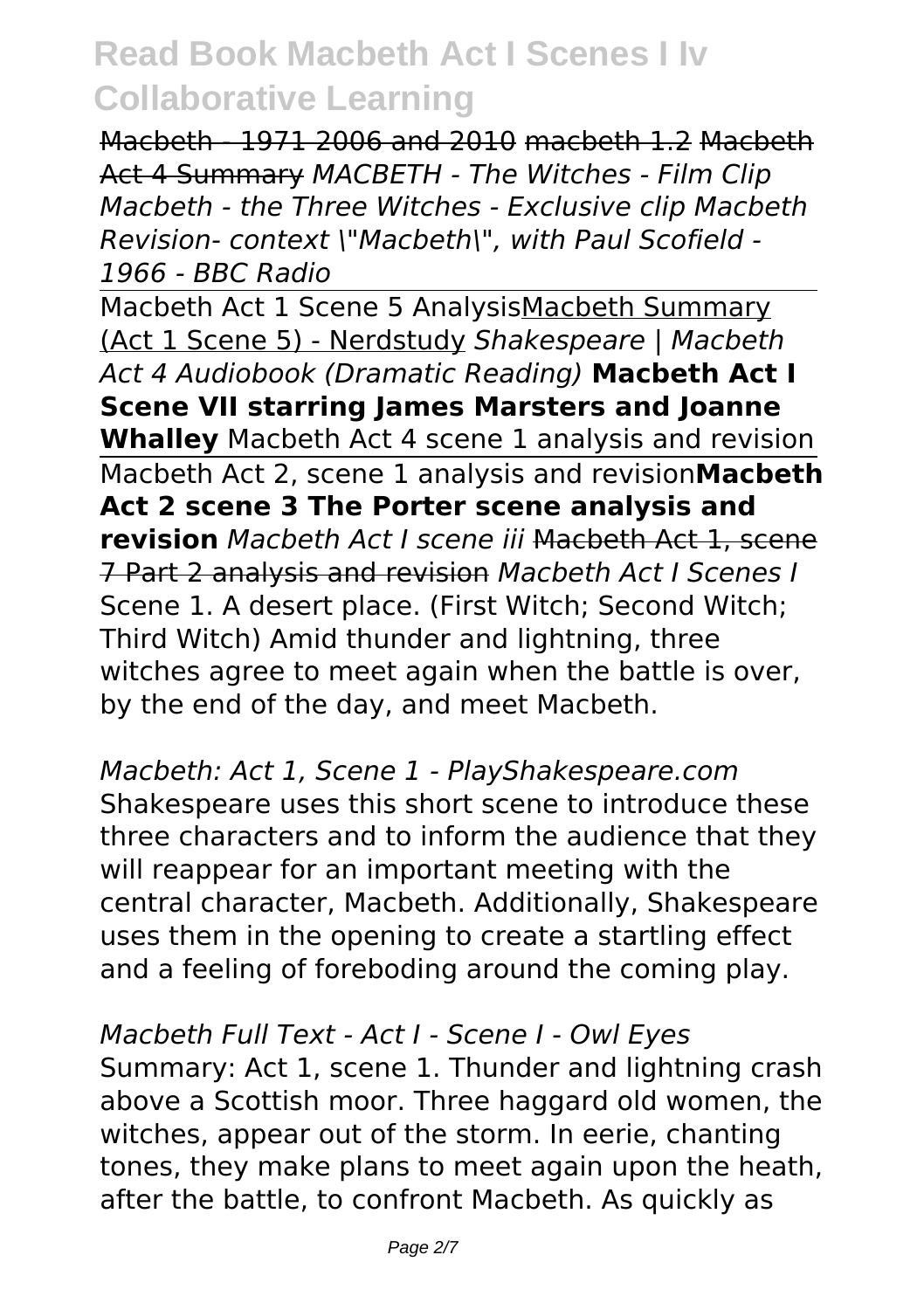they arrive, they disappear. Read a translation of Act 1, scene  $1 \rightarrow$ 

*Macbeth: Act 1, scenes 1–4 | SparkNotes* ACT I SCENE I : A desert place. [Thunder and lightning. Enter three Witches] First Witch: When shall we three meet again: In thunder, lightning, or in rain? Second Witch: When the hurlyburly's done, When the battle's lost and won. Third Witch: That will be ere the set of sun. 5: First Witch: Where the place? Second Witch: Upon the heath. Third Witch

*Macbeth Act 1 Scene 1 - Fair is foul, and foul is fair* Act 1 of William Shakespeare's Macbeth, performed at the John F. Kennedy Center for the Performing Arts' Family Theater in 2007, by Weber State University. S...

#### *Macbeth, Act 1 - YouTube*

Macbeth A soldier tells Duncan and his sons that Macbeth has been brave in the battle and brought about victory for King Duncan's army. Act I Scenes I - IV 1. Ross reveals that the Thane of Cawdor has been a traitor, and helped the King of Norway. He is sentenced to death by Duncan and his title is to be given to Macbeth. 9.

*Macbeth Act I Scenes I - IV - Collaborative Learning* Summary: Act 1, scene 5. . . . Come, you spirits. That tend on mortal thoughts, unsex me here, And fill me from the crown to the toe top-full. Of direst cruelty. See Important Quotations Explained. In Inverness, Macbeth's castle, Lady Macbeth reads to herself a letter she has received from Macbeth. The letter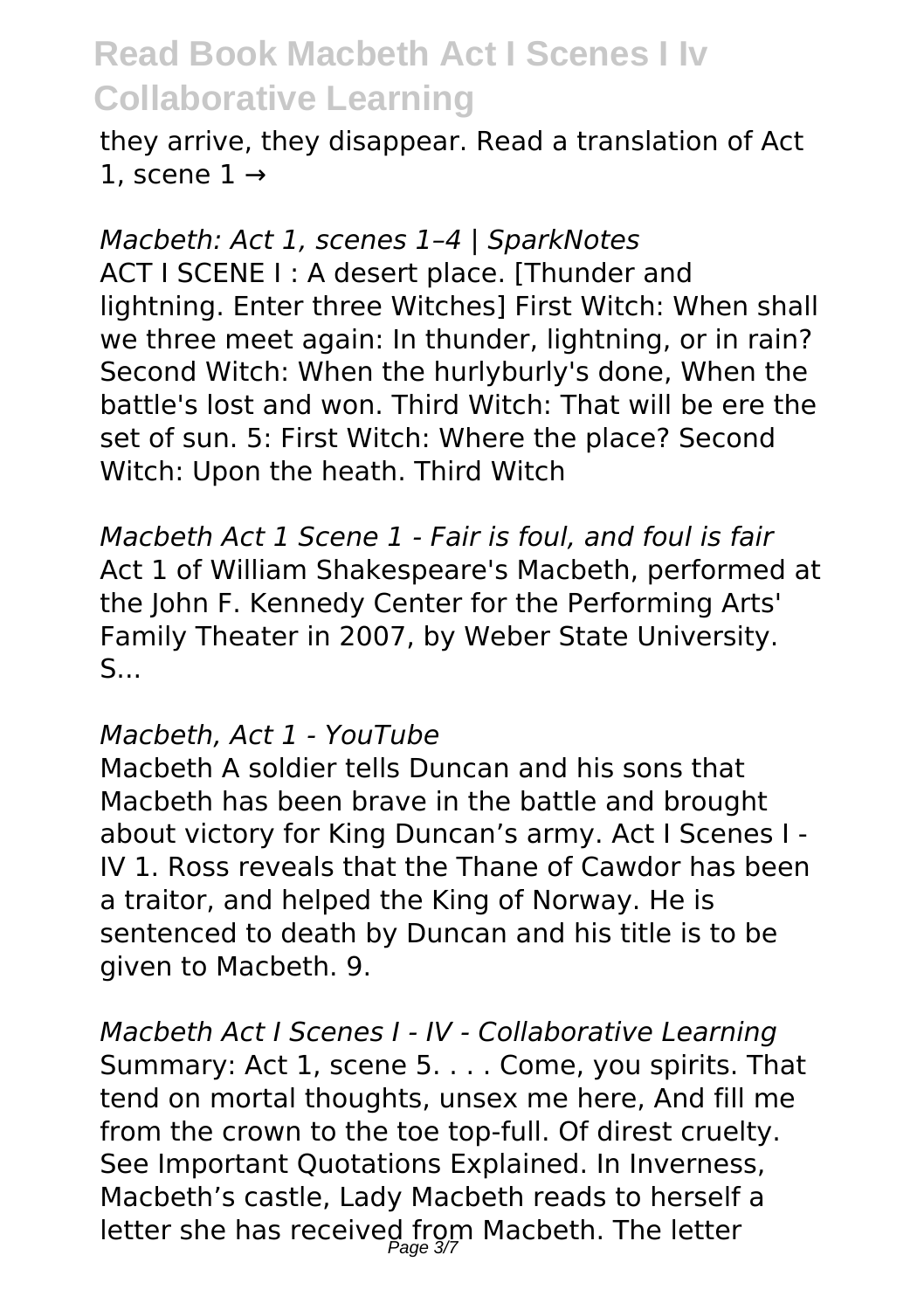announces Macbeth's promotion to the thaneship of Cawdor and details his meeting with the witches.

*Macbeth: Act 1, scenes 5–7 | SparkNotes* Macbeth: Act 1, Scene 7. A room in Macbeth's castle. Macbeth openly considers murdering the King, but the thought gnaws at his conscience, as the King is his kinsman and his guest, not to mention a good and mild King beloved by all. He realizes that he has no excuse or rationalization for the deed other than his own desire to be King.

*Macbeth: Act 1, Scene 7 - PlayShakespeare.com* ACT I SCENE I. A desert place. Thunder and lightning. Enter three Witches First Witch When shall we three meet again In thunder, lightning, or in rain? Second Witch When the hurlyburly's done, When the battle's lost and won. Third Witch That will be ere the set of sun. First Witch Where the place? Second Witch Upon the heath. Third Witch There to meet with Macbeth.

*Macbeth: Entire Play - William Shakespeare* Macbeth: Act 1, Scene 2. A camp near Forres. An injured Sergeant tells Duncan, King of Scots, of how the Thane of Glamis, Macbeth, defeated the rebel Macdonwald and killed him; the Sergeant faints as he explains that at that moment, the King of Norway began a second attack. Ross arrives to inform the King that Macbeth proceeded to beat Norway, along with the traitor Thane of Cawdor who was helping him.

*Macbeth: Act 1, Scene 2 - PlayShakespeare.com* SCENE VII. Macbeth's castle. / Hautboys and torches.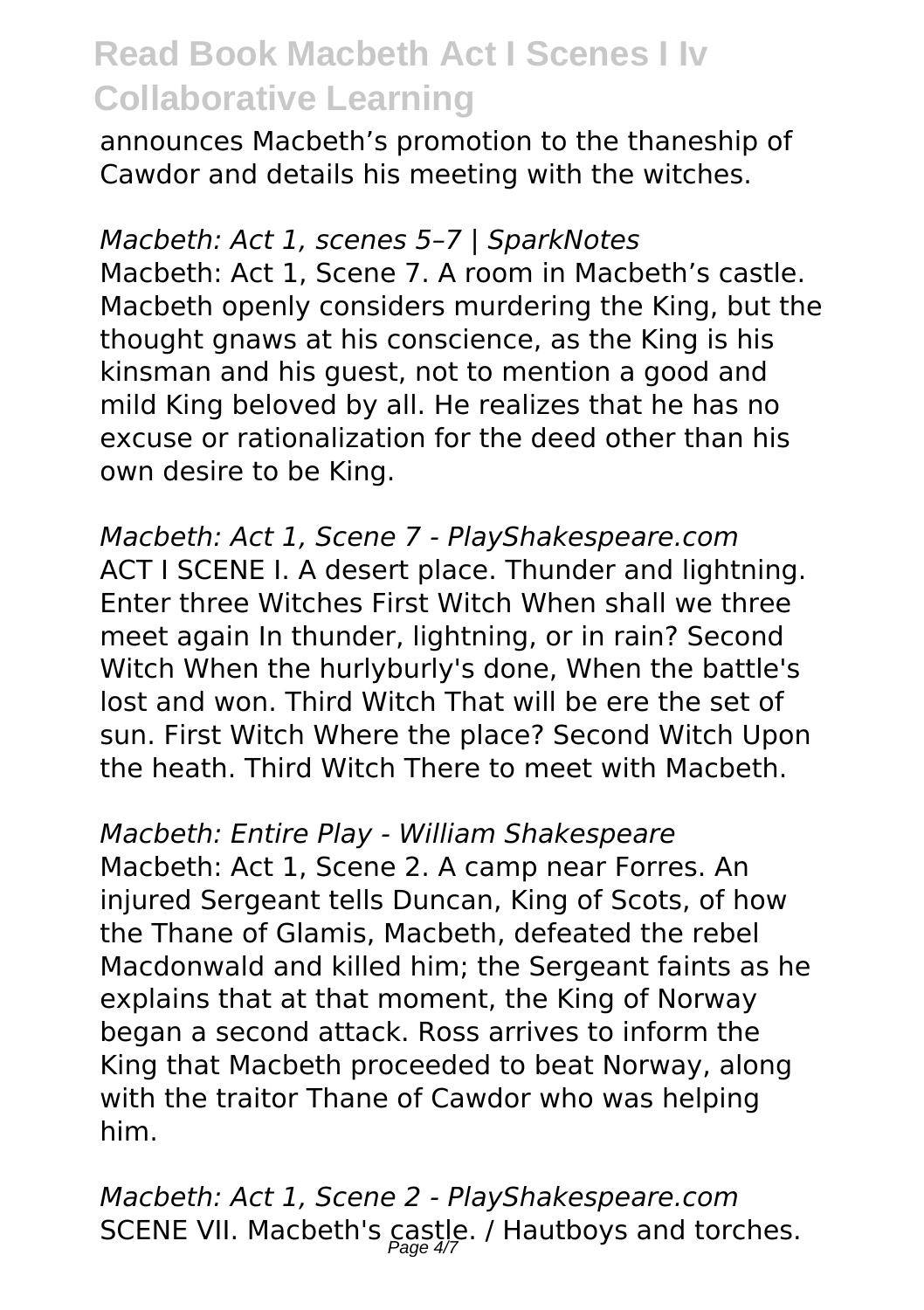Enter a Sewer, and divers Servants with dishes and service, and pass over the stage. Then enter MACBETH / MACBETH / If it were

### *William Shakespeare – Macbeth Act 1 Scene 7 | Genius*

Act I: Scene 1. In a desolate place blasted by thunderstorms, Three Witches meet to predict the future. Macbeth begins in "an open place" — a place without any landmarks or buildings — with the appearance of the three "weird sisters," as they later call themselves. The Old English word "wyrd," or "weird" means "Fate," which is exactly the origin of these Witches: They are the Fates of classical mythology, one of whom spun the thread of a person's life, one of whom measured it, and one of ...

### *Macbeth: Summary & Analysis Act I Scene 1 | CliffsNotes*

Act I - Scene VII. Macbeth's castle. Hautboys [and] torches. Enter a Sewer and divers Servants with dishes and service [who pass] over the stage. Then enter Macbeth. MACBETH: If it were done when 'tis done, then 'twere well. It were done quickly. If the assassination.

*Macbeth Full Text - Act I - Scene VII - Owl Eyes* A poster for a c. 1884 American production of Macbeth, starring Thomas W. Keene. Depicted, counter-clockwise from top-left, are: Macbeth and Banquo meet the witches; just after the murder of Duncan ; Banquo's ghost; Macbeth duels Macduff; and Macbeth. Macbeth fully The Tragedy of Macbeth, is a tragedy by William Shakespeare. It was probably first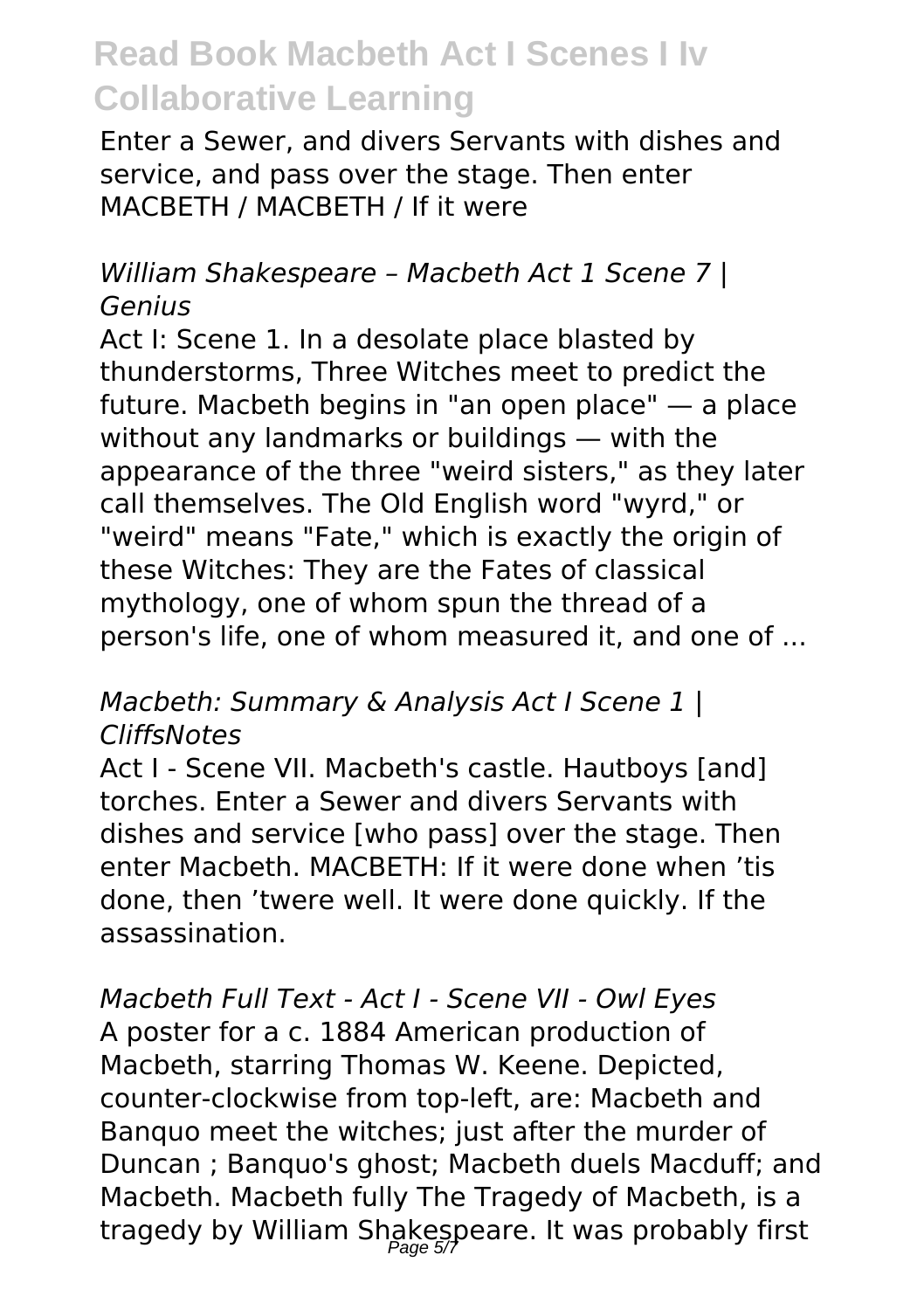performed in 1606. [a] It was first published ...

#### *Macbeth - Wikipedia*

Start studying Unit 3: Macbeth, Lesson 10: Act V, Scenes I-VIII. Learn vocabulary, terms, and more with flashcards, games, and other study tools.

*Unit 3: Macbeth, Lesson 10: Act V, Scenes I-VIII ...* Which of the following BEST describes Duncan's attitude toward Macbeth in Act 1, Scene 4? — Alexa Baird; Macbeth asks the stars to not shine light on his black (evil) desires, because he does not want the world to know of the terrible things that he is planning. Notice how the witches' prophesy has affected events: Duncan confirms Macbeth's ...

*Macbeth Full Text - Act I - Scene IV - Owl Eyes* Get free homework help on William Shakespeare's Macbeth: play summary, scene summary and analysis and original text, quotes, essays, character analysis, and filmography courtesy of CliffsNotes. In Macbeth , William Shakespeare's tragedy about power, ambition, deceit, and murder, the Three Witches foretell Macbeth's rise to King of Scotland but also prophesy that future kings will descend from ...

#### *Macbeth: Summary & Analysis Act I Scene 2 | CliffsNotes*

Act I: Scene 3. Summary. With a clap of thunder, the Witches reappear. Having demonstrated their power by casting a terrible curse upon a sailor whose wife offended one of them, they encounter Macbeth and Banquo as the two soldiers ride from the battlefield. The sisters make three prophecies, the first two